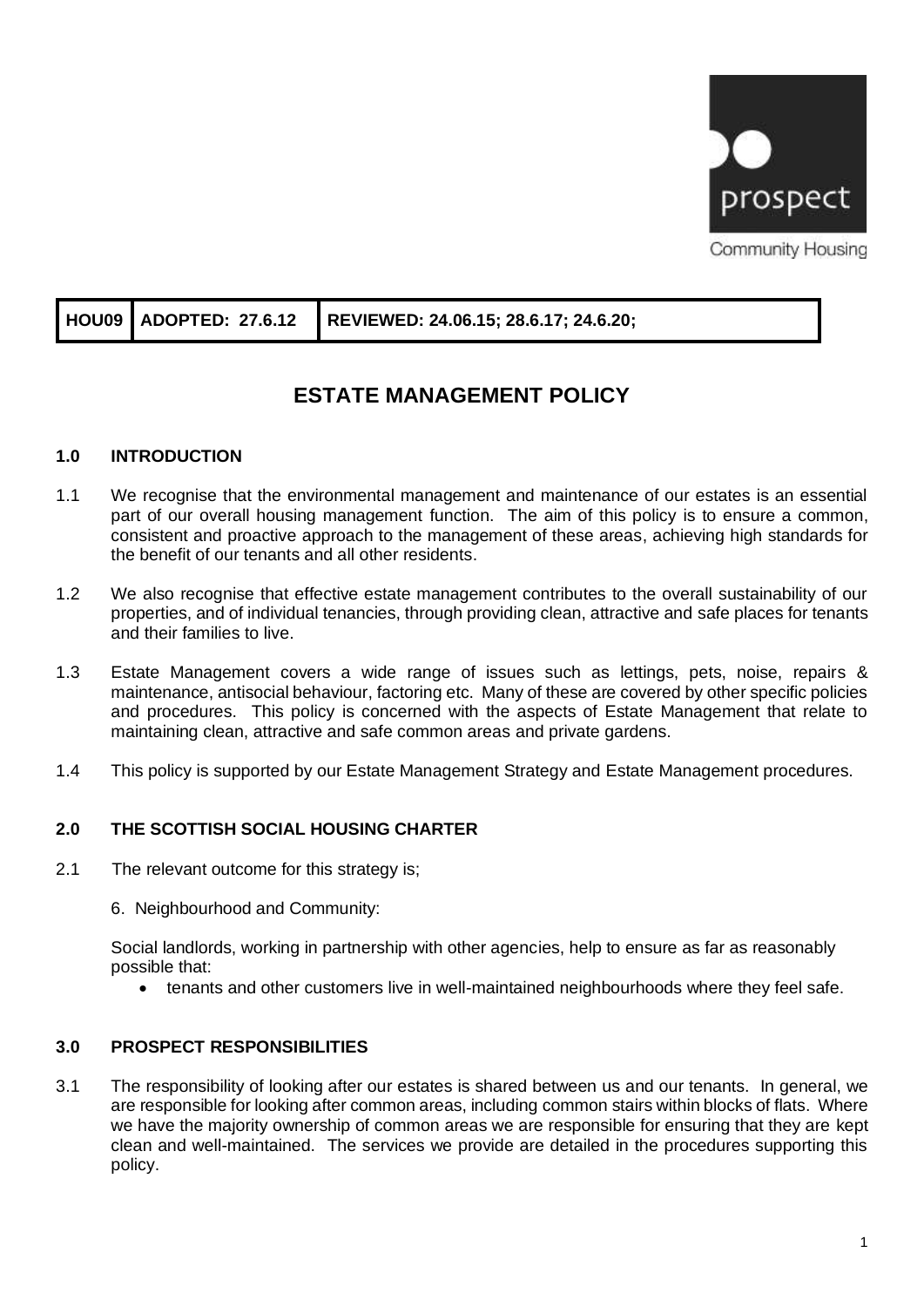- 3.2 Where we do not own a common area, it will in most cases be the City of Edinburgh Council who are responsible for maintenance and cleaning. We will liaise closely with the appropriate Council staff to ensure that these areas are looked after to a high standard.
- 3.3 We will work in partnership to support local groups and organisations whose aim is to improve the environment of the communities we serve. We maintain the Westburn Woods in partnership with others with the aim of maximising its use as a community resource.

## **4.0 TENANT RESPONSIBILITIES**

- 4.1 Tenants and any other residents have a responsibility to make sure they do not create a problem in common areas by, for example, dumping rubbish on landscaped areas, abandoning vehicles, or creating fire risks in stairs through the storage of hazardous or bulky materials etc.
- 4.2 The responsibilities of tenants are set out in their Tenancy Agreement, and the responsibilities of factored owners are set out in the description of factoring services we provide to them.
- 4.3 Where a tenant has a garden area that is for their sole use, they are responsible for maintaining it to an acceptable standard. We will carry out annual garden inspections to make sure that tenants comply with this requirement.

## **5.0 IMPLEMENTATION AND REVIEW**

- 5.1 The Housing Manager and Property Services Manager are responsible for ensuring that their staff implement this policy and relevant procedures.
- 5.2 The Housing Manager will ensure that this policy is reviewed at least every 3 years by the Management Committee.

Approved by the Management Committee on: 24 June 2020

Next review due by: June 2023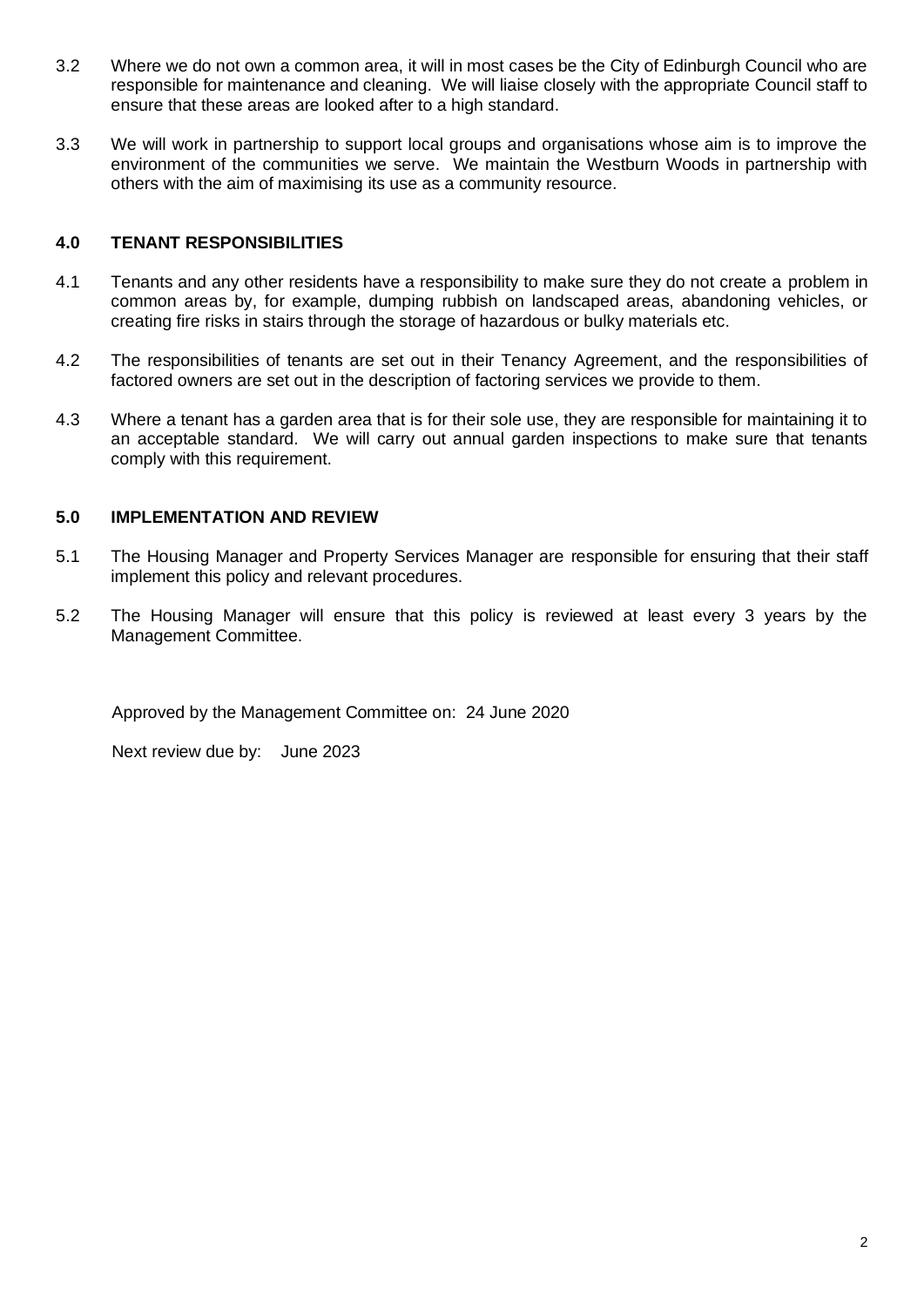

## **PROSPECT EQUALITY IMPACT ASSESSMENT RECORD**

| Title of policy/ practice/ strategy | Estate Management Strategy & Policy |                      |  |
|-------------------------------------|-------------------------------------|----------------------|--|
| <b>Department</b>                   | Housing                             |                      |  |
| Who is involved in the EQIA?        | Catherine Louch                     |                      |  |
| Type of policy/ practice/ strategy  | New<br>$\perp$                      | Existing $\boxtimes$ |  |
| Date completed                      | 15 June 2020                        |                      |  |

#### **Stage 1: Screening Record**

#### *What is the main purpose of the policy?*

Describe in this paragraph what the purpose of your policy/strategy/plan is and its desired outcomes and if relevant, how it contributes to the Scottish Social Housing Charter.

#### *Who will the policy benefit and how?*

This policy impacts on all of our tenants as it outlines how we manage the upkeep of the common areas around our properties. Any changes to the policy will therefore impact on all of our communities.

#### *For each equality group, does or could the policy have a negative impact?*

| <b>Protected characteristic</b>          | <b>Negative</b> | Positive/no impact | Don't know |
|------------------------------------------|-----------------|--------------------|------------|
| Age                                      |                 | $\boxtimes$        |            |
| <b>Disability</b>                        |                 | $\boxtimes$        |            |
| Gender reassignment                      |                 | $\boxtimes$        |            |
| Marriage & civil partnership             |                 | $\boxtimes$        |            |
| Pregnancy & maternity                    |                 | $\boxtimes$        |            |
| Race                                     |                 | $\boxtimes$        |            |
| Religion or belief (including no belief) |                 | ⊠                  |            |
| <b>Sex</b>                               |                 | $\boxtimes$        |            |
| Sexual orientation                       |                 | $\boxtimes$        |            |

If you answered negative or don't know to the above question you should consider doing a full EQIA.

#### *Are there any potential barriers to implementing the policy?*

The relevant resource commitment is required to ensure effective management of our estates. A further factor is the need to work in partnership with City of Edinburgh Council. Their capacity to dedicate appropriate resources is a potential barrier to implementing the policy as we would prefer.

|                          | -- |  |
|--------------------------|----|--|
| Is a full EQIA required? |    |  |

#### *If you answered no to the above question explain why a full EQIA is not required:*

| No impact on equalities identified: |  |
|-------------------------------------|--|
| Other:                              |  |
|                                     |  |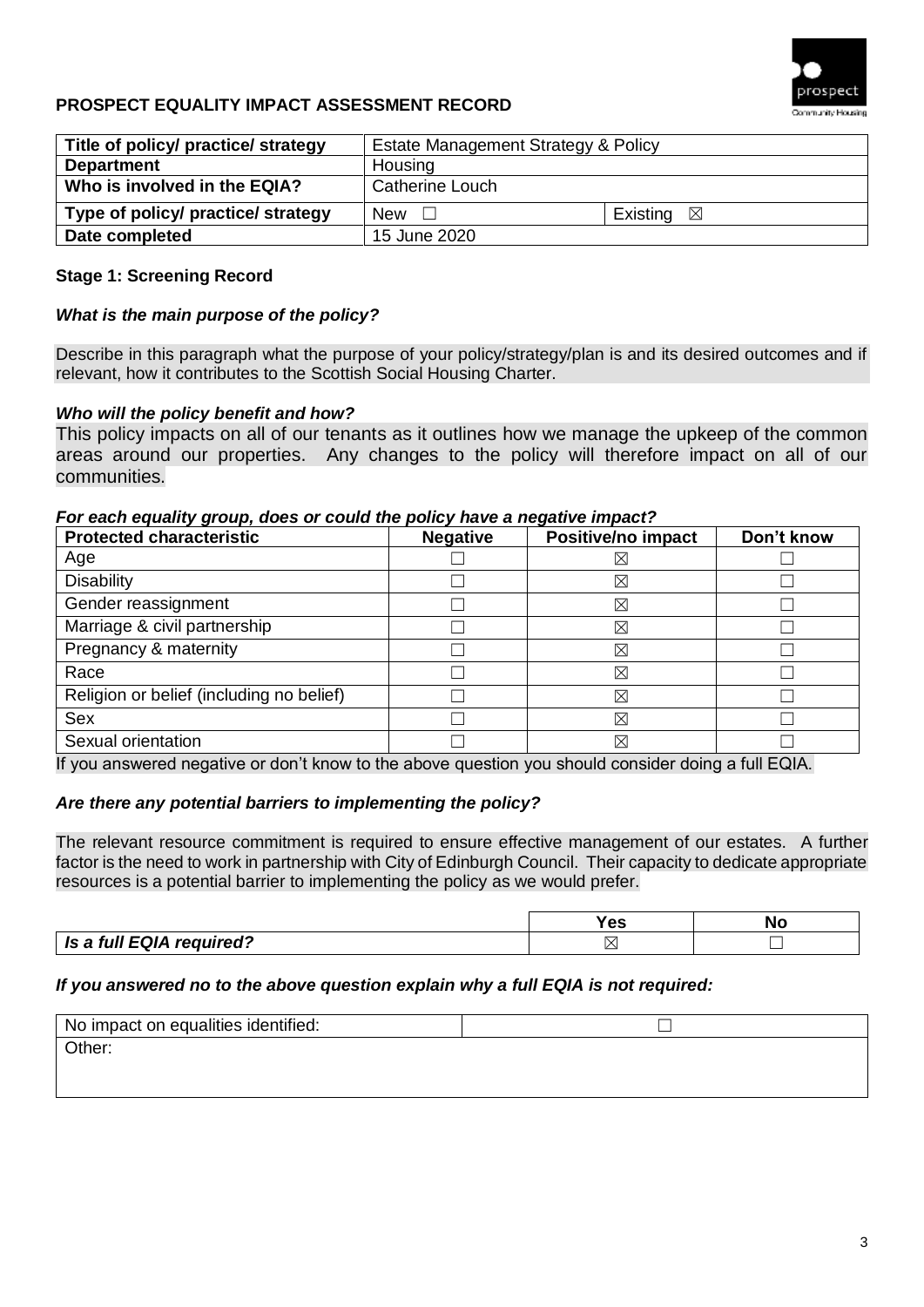## **Stage 2: Data and evidence gathering, involvement and consultation**

Include here the results of your evidence gathering, including qualitative and quantitative data and the source of that information, whether national statistics, surveys or consultations with relevant equality groups.

| <b>Source</b>                                                              | <b>Qualitative evidence</b><br>provided                                               | <b>Quantitative evidence</b><br>provided                                    | <b>Which protected</b><br>characteristics are covered?                                   | <b>Gaps identified/action taken</b>                                                                     |
|----------------------------------------------------------------------------|---------------------------------------------------------------------------------------|-----------------------------------------------------------------------------|------------------------------------------------------------------------------------------|---------------------------------------------------------------------------------------------------------|
| Management information<br>data                                             |                                                                                       | Annual staff and<br>committee equalities<br>data                            | Age, disability, gender,<br>ethnicity. In some cases other<br>protected characteristics  | Membership data not collected.<br>Implementation of Cx may<br>assist with data collection.              |
| Tenant satisfaction survey                                                 |                                                                                       | Survey carried out in<br>2019                                               | Age, disability, gender,<br>ethnicity. In some cases other<br>protected characteristics  | Data becoming out of date.<br>Implementation of Cx may<br>assist with data collection.                  |
| Committee, Equalities<br>Working Group and<br><b>Tenants Forum minutes</b> | Equality related issues<br>identified and discussed                                   |                                                                             | Various                                                                                  |                                                                                                         |
| Review of complaints<br>received                                           | Tenant/service user<br>experience                                                     | Statistical data on types<br>of complaint                                   | All protected characteristics                                                            | Implementation of Cx may<br>assist with data collection and<br>analysis of protected<br>characteristics |
| Observations/conversations<br>(anecdotal)                                  | Staff/committee/tenant/service<br>user levels of understanding,<br>inclusive practice |                                                                             | All protected characteristics                                                            |                                                                                                         |
| Edinburgh Census 2011                                                      |                                                                                       | Statistical data                                                            | Age disability, gender,<br>ethnicity, marital status, religion<br>or belief.             | Data becoming out of date.                                                                              |
| EdIndex data                                                               |                                                                                       | Statistical data provided<br>for individuals on the<br>housing waiting list | Age, disability, gender,<br>ethnicity. In some cases other<br>protected characteristics. | Data becoming out of date.                                                                              |
| <b>SHR Annual Return on</b><br>Charter data                                |                                                                                       | Statistical data on staff,<br>committee and tenant<br>profile for RSLs      | Disability, ethnicity.                                                                   |                                                                                                         |
|                                                                            |                                                                                       |                                                                             |                                                                                          |                                                                                                         |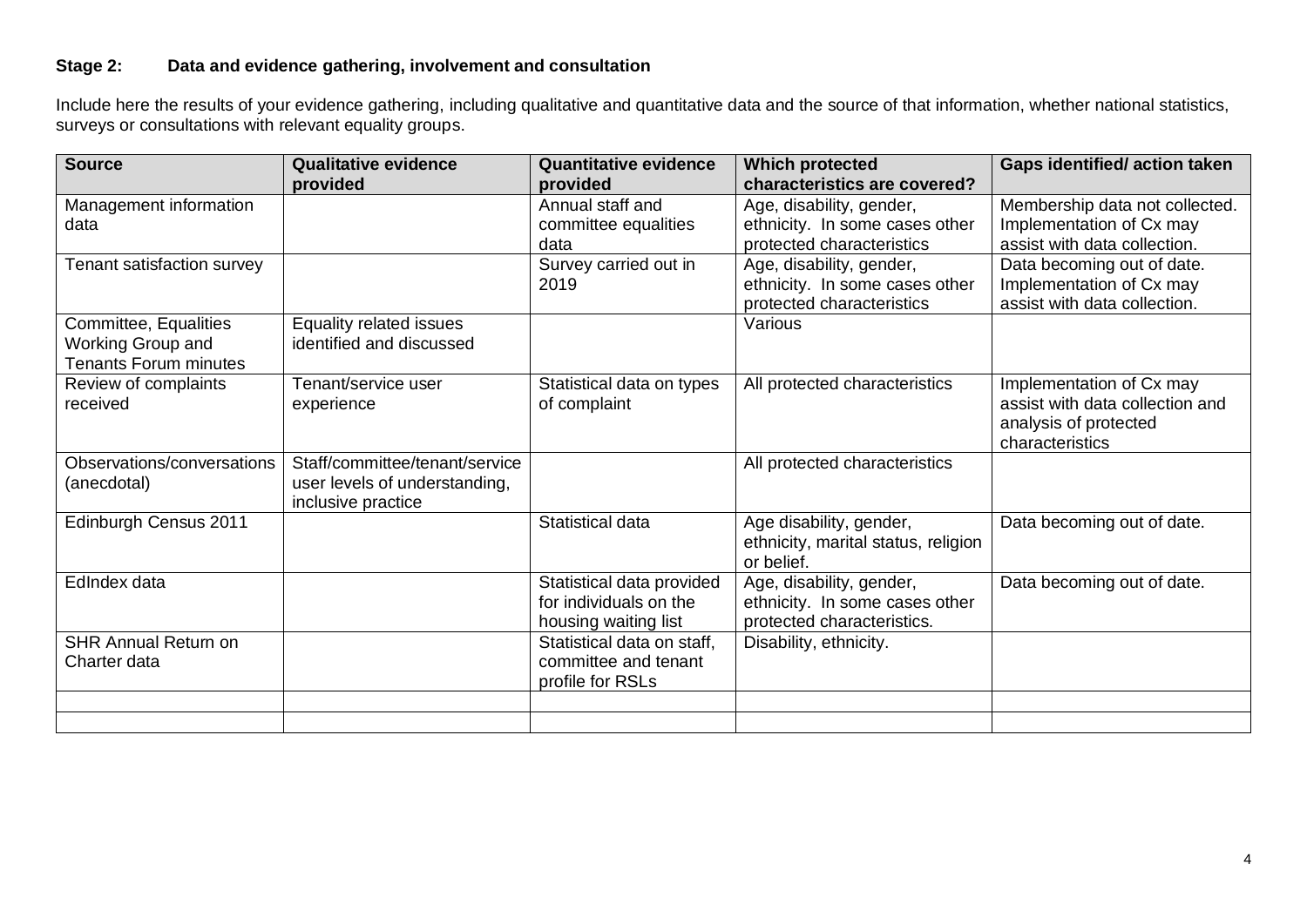#### **Stage 3: Assessing the impacts**

*How might the policy impact on people who share protected characteristics?*Include both positive and negative impacts.

| <b>Protected Characteristic</b>             | <b>Description of Impact</b>                                                                                                                                                                                                                                                                                                                               |
|---------------------------------------------|------------------------------------------------------------------------------------------------------------------------------------------------------------------------------------------------------------------------------------------------------------------------------------------------------------------------------------------------------------|
| Age                                         | We offer assistance with gardening for older tenants<br>who are unable to upkeep their gardens.<br>We provide a stair cleaning service for all our stairs<br>which supports our older tenants to remain<br>independent in their properties longer.<br>We clear out blocked bin shuts and tidy common<br>areas and remove dumped items if required.         |
| <b>Disability</b>                           | We offer assistance with gardening for disabled<br>tenants who are unable to upkeep their gardens.<br>We provide a stair cleaning service for all our stairs<br>which supports our disabled tenants to remain<br>independent in their properties longer.<br>We provide a grounds maintenance service for our<br>land which improves the local environment. |
| Gender reassignment                         | No impact identified.                                                                                                                                                                                                                                                                                                                                      |
| Marriage & civil partnership                | No impact identified.                                                                                                                                                                                                                                                                                                                                      |
| Pregnancy & maternity                       | We offer assistance with gardening to pregnant women<br>who are unable to manage the gardening work. We<br>provide a grounds maintenance service for our land<br>which improves the local environment.<br>We provide a stair cleaning service for all our stairs<br>which supports our pregnant tenants.                                                   |
| Race                                        | No impact identified.                                                                                                                                                                                                                                                                                                                                      |
| Religion or belief (including no<br>belief) | No impact identified.                                                                                                                                                                                                                                                                                                                                      |
| Sex                                         | No impact identified.                                                                                                                                                                                                                                                                                                                                      |
| Sexual orientation                          | No impact identified.                                                                                                                                                                                                                                                                                                                                      |

## *How does the policy promote equality of opportunity?*

By providing a stair cleaning service, this policy supports our tenants to live independently within the community. Our grounds maintenance service improves the environment of our communities.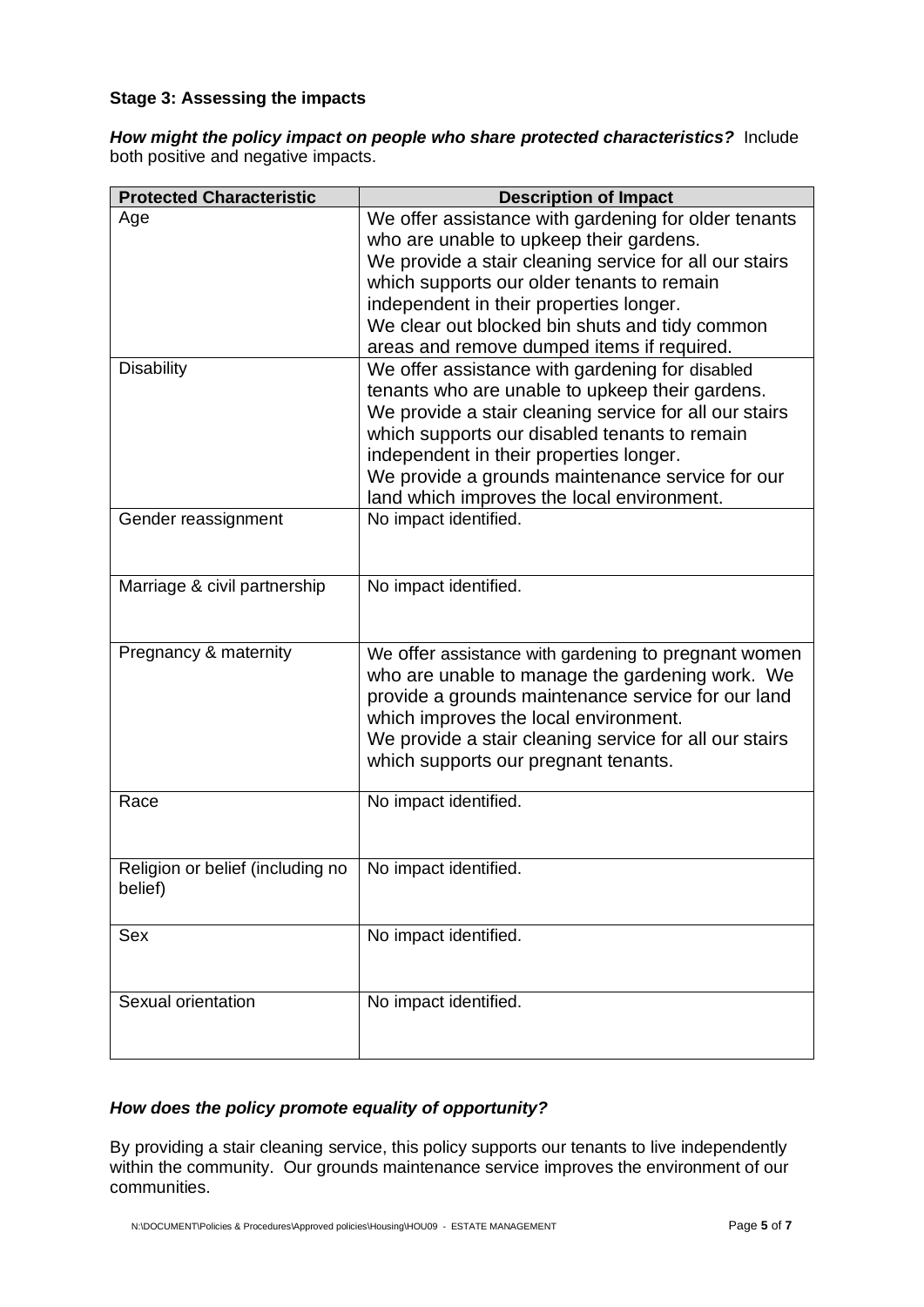## *How does the policy promote good relations?*

We work in partnership with local agencies and groups to improve the local environment. These groups support tenants to make use of the local resources and assist them to manage the greenspace areas.

## **Stage 4: Decision making and monitoring**

#### *Identifying and establishing any required mitigating action*

| Does the assessment show a potential for differential impact       | Yes | No.<br>⊠           |
|--------------------------------------------------------------------|-----|--------------------|
| on any group(s)?                                                   |     |                    |
| Is there potential for unlawful direct or indirect discrimination? | Yes | $\boxtimes$<br>No. |

#### *What arrangements could be implemented to reduce or mitigate any potential adverse or negative impacts identified?*

No discrimination identified.

#### *Describing how Equality Impact analysis has shaped the policy making process*

- In carrying out this equality impact assessment we decided that no changes need to be made to the policy.
- There have been no impact on budgets as a result of this assessment.
- We have recognised the role of the voluntary sector and our support for groups who work with our tenants to extend positive access to our environments to our tenants.

#### *Monitoring and Review*

The Housing Manager maintains the list of tenants who receive gardening aid. It will be their responsibility to monitor this list to ensure that it is kept up to date. A review of this EQIA will take place as part of the review of this policy.

#### **Stage 5 - Authorisation of EQIA**

Please confirm that:

This Equality Impact Assessment has informed the development of this policy:

Yes  $\boxtimes$  No  $\Box$ 

- Opportunities to promote equality in respect of age, disability, sex, pregnancy and maternity, gender reassignment, sexual orientation, race and religion or belief have been considered, i.e.:
	- o Eliminating unlawful discrimination, harassment, victimisation;
	- $\circ$  Removing or minimising any barriers and/or disadvantages;
	- $\circ$  Taking steps which assist with promoting equality and meeting people's different needs;
	- $\circ$  Encouraging participation (e.g. in public life)
	- o Fostering good relations, tackling prejudice and promoting understanding.

 $Yes \ \boxtimes \ \blacksquare$